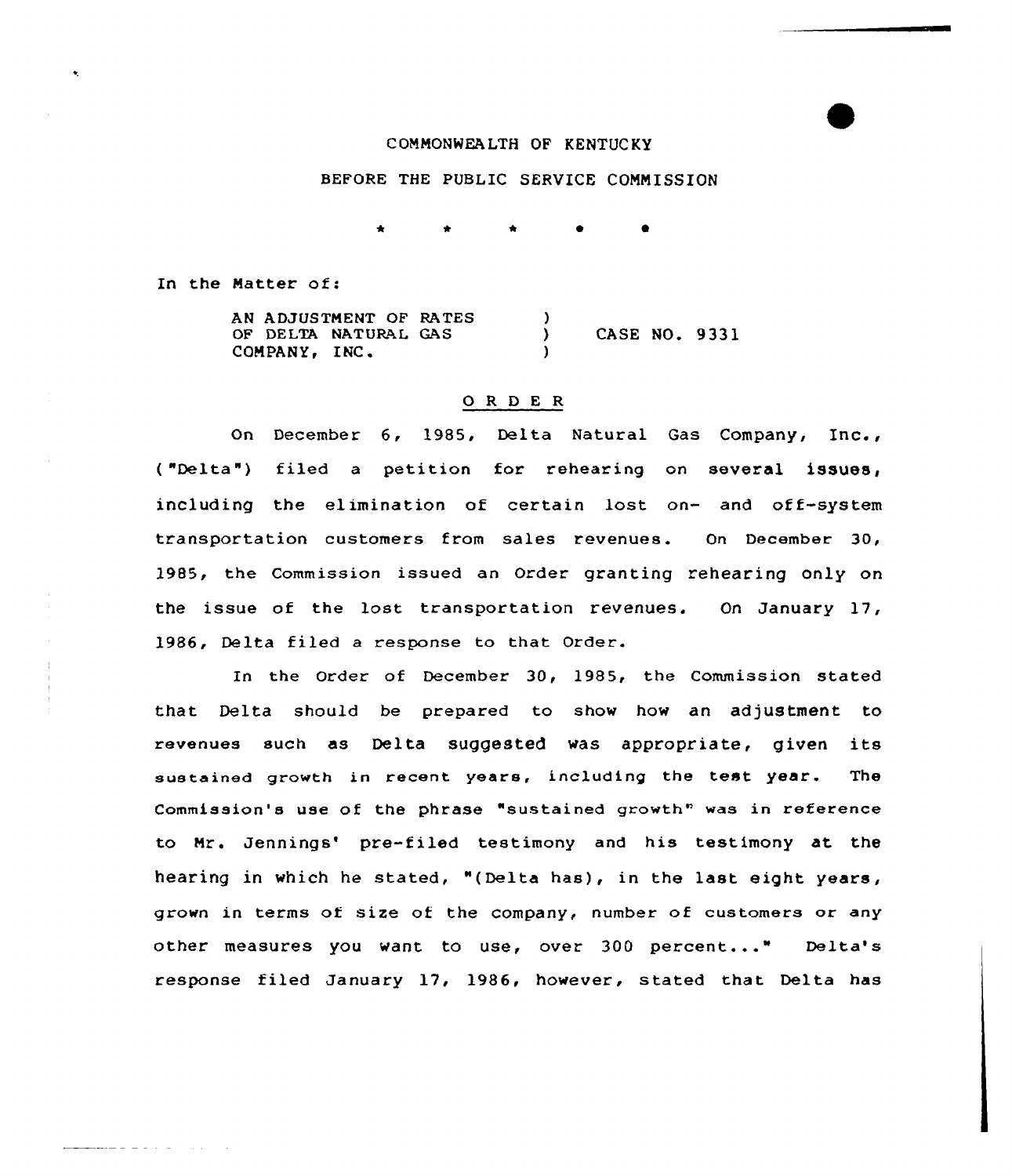not experienced growth in residential and commercial sales and quoted retail sale figures showing a decline, or at least variability, in sales over the last four years. Therefore, Delta claims that the loss of 157,157 Mcf from on-system transportation customer Sipple Brick Company and 19,308 Mcf from Johnson County Gas Company (an off-system customer) should be reflected in a reduction in total revenues for the test year.

After reviewing the record in this case and being advised, the Commission is of the opinion and finds that:

(1) In spite of Mr. Jennings' frequent references to Delta as <sup>a</sup> growth company, the evidence does indicate that it is experiencing a decline in customers and sales volume and that that decline could make a large loss in transportation volumes especially harmful.

(2} The loss of on-system transportation revenues from sipple Brick company is material, known and measurable. Nithout adjustment for this loss of sales, test year volumes are unrepresentative of Delta's current condition. Delta should be allowed to exclude the loss of revenues attributable to Sipple Brick Company from total revenue; it should be understood, however, that this adjustment is being made in this case only because of its extraordinary nature.

(3) The loss of 19,308 Hcf off-system transportation sales attributed to Johnson County Gas Company is not material. Test year volumes are reasonably representative of Delta's current condition; therefore, its exclusion from total revenues is not warranted.

 $-2-$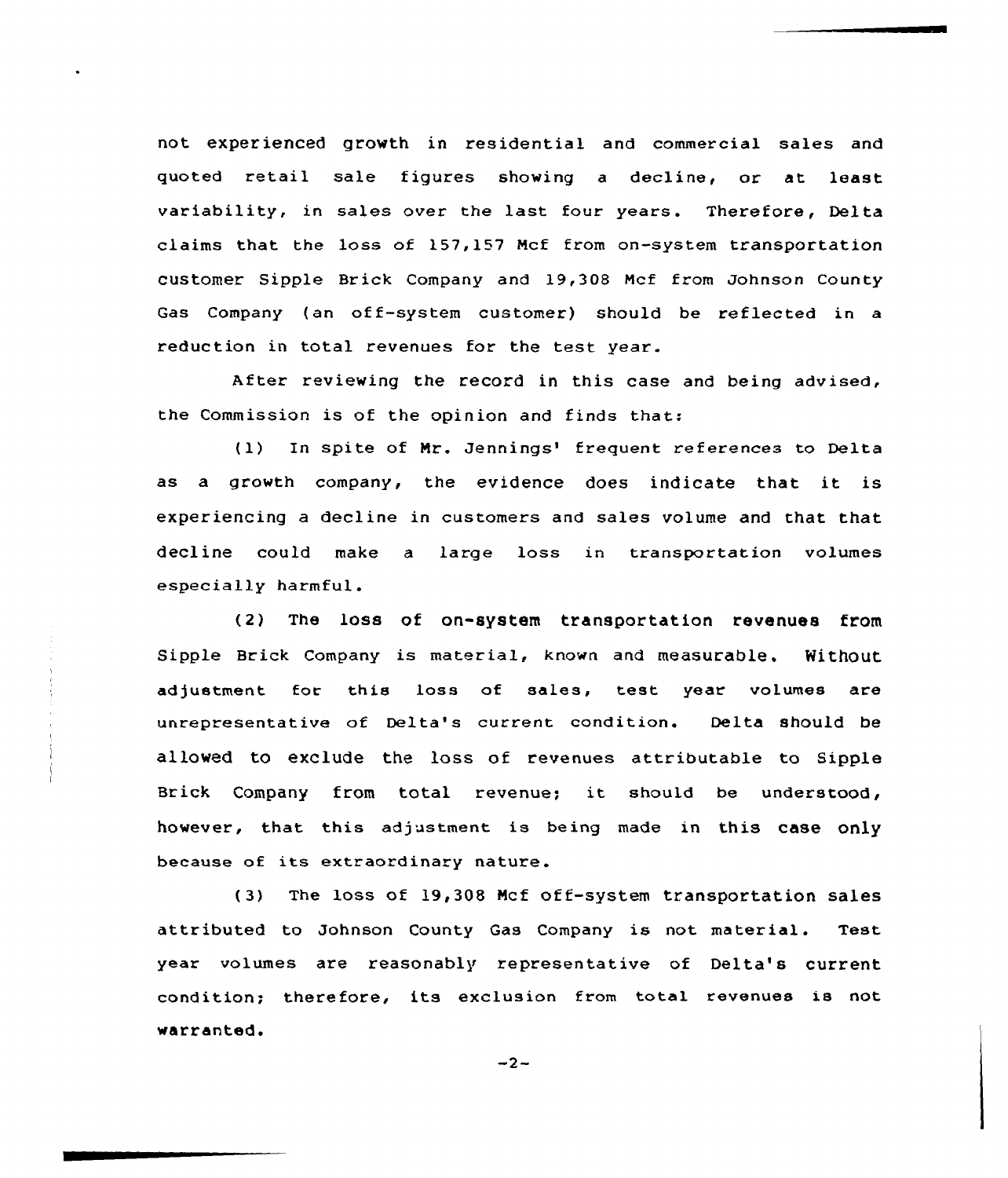(4) Delta's rates should be adjusted effective with the date of this Order to reflect the decreased revenues. Normalized revenue after this adjustment will decrease by 8154, 186.

IT IS THEREFORE ORDERED that:

(1) Lost on-system transportation revenues attributable to Sipple Brick Company shall be excluded from total revenues.

(2) Lost off-system transportation revenues attributable to Johnson County Gas Company shall not be excluded from total revenues.

(3) The rates in the Appendix to this Order be and they hereby are authorized effective with gas supplied on and after the date of this Order.

(4) The rates in the Appendix to this Order issued on December 19, 1985, be and they hereby are declared null and void effective with the date of this Order. All other provisions of Delta's tariff shall remain the same.

Done at Frankfort, Kentucky, this 28th day of January, 1986.

PUBLIC SERVICE COMMISSION

Cha irman Vice Chairman

comglissioner

ATTEST:

**Secretary**